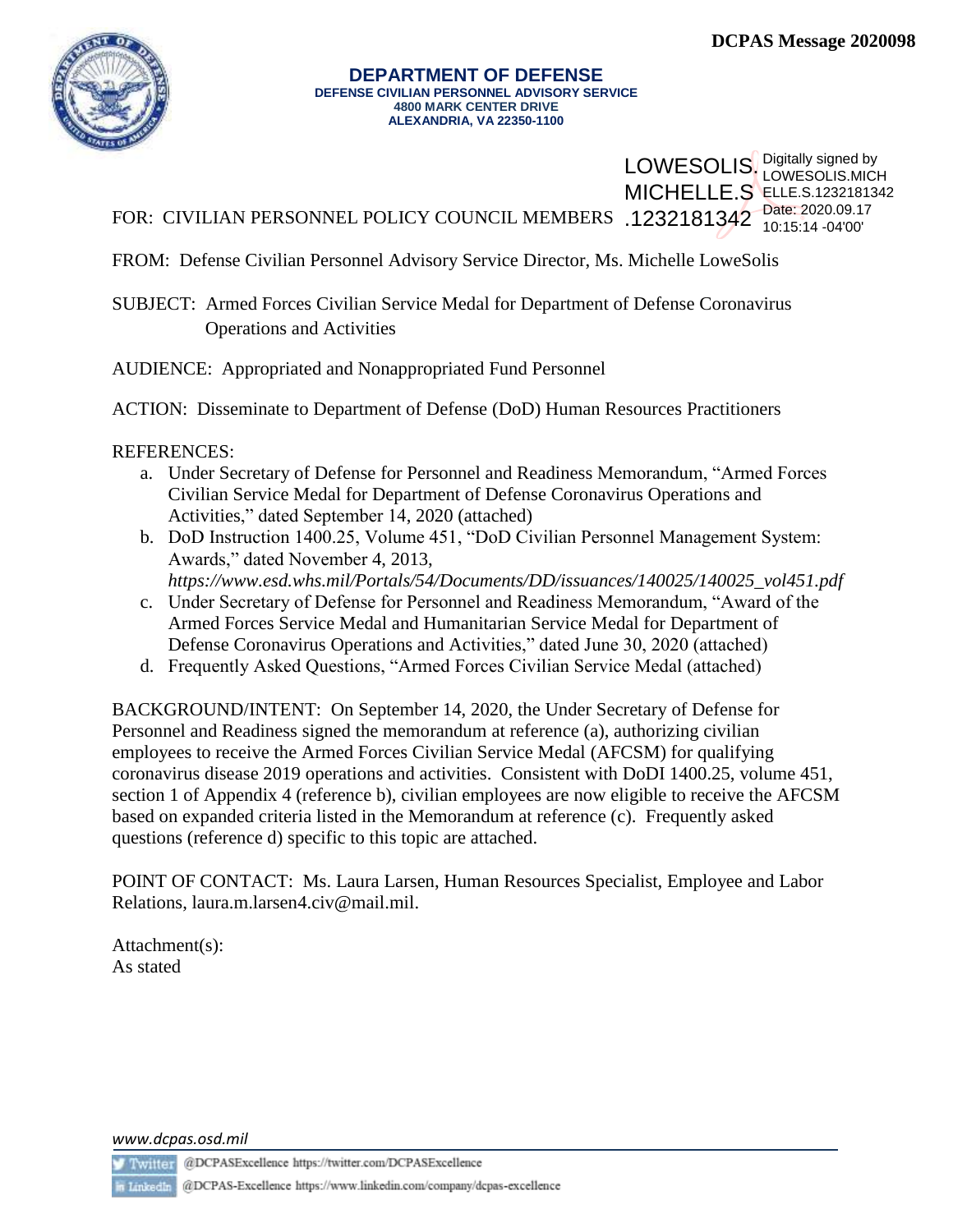

#### **UNDER SECRETARY OF DEFENSE 4000 DEFENSE PENTAGON WASHINGTON, D.C. 20301-4000**

**SEP 1 4 2020** 

### MEMORANDUM FOR SENIOR PENTAGON LEADERSHIP (SEE DISTRIBUTION) DEFENSE AGENCY AND DOD FIELD ACTIVITY DIRECTORS

#### SUBJECT: Armed Forces Civilian Service Medal for Department of Defense Coronavirus Operations and Activities

Due to the coronavirus disease 2019 (COVID-19), many civilian employees have served or will serve in direct support of the Military Departments that are engaged in operations of a humanitarian nature. On June 30, 2020, I signed the attached memorandum, "Award of the Armed Forces Service Medal and Humanitarian Service Medal for Department of Defense Coronavirus Operations and Activities," which updates criteria for Service members eligible to receive the medal for their support of DoD COVID-19 Operations. As Department of Defense Instruction (DoDI) 1400.25, Volume 451, "DoD Civilian Personnel Management System: Awards," calls for eligibility for the Armed Forces Civilian Service Medal to be aligned as closely as practicable to that of the Armed Forces Service Medal for Service members, similar recognition should be made available for civilian employees.

This memorandum authorizes DoD civilian employees to receive the Armed Forces Civilian Service Medal for qualifying COVID-19 operations and activities consistent with paragraph 1 of Appendix 4 to Enclosure 3 of DoDI 1400.25, Volume 451. Subject to meeting labor obligations, as applicable, this change is effective immediately.

My point of contact for this matter is Ms. Laura Larsen, Human Resources Specialist, Labor and Employee Relations, whom you may reach at laura.m.larsen4.civ@mail.mil.

Matthew P. Donovan

Attachment: As stated

DISTRIBUTION:

Chief Management Officer of the Department of Defense Secretaries of the Military Departments Chairman of the Joint Chiefs of Staff Under Secretaries of Defense Chief of the National Guard Bureau General Counsel of the Department of Defense Director of Cost Assessment and Program Evaluation Inspector General of the Department of Defense Director of Operational Test and Evaluation Chief Information Officer of the Department of Defense Assistant Secretary of Defense for Legislative Affairs Assistant to the Secretary of Defense for Public Affairs Director of Net Assessment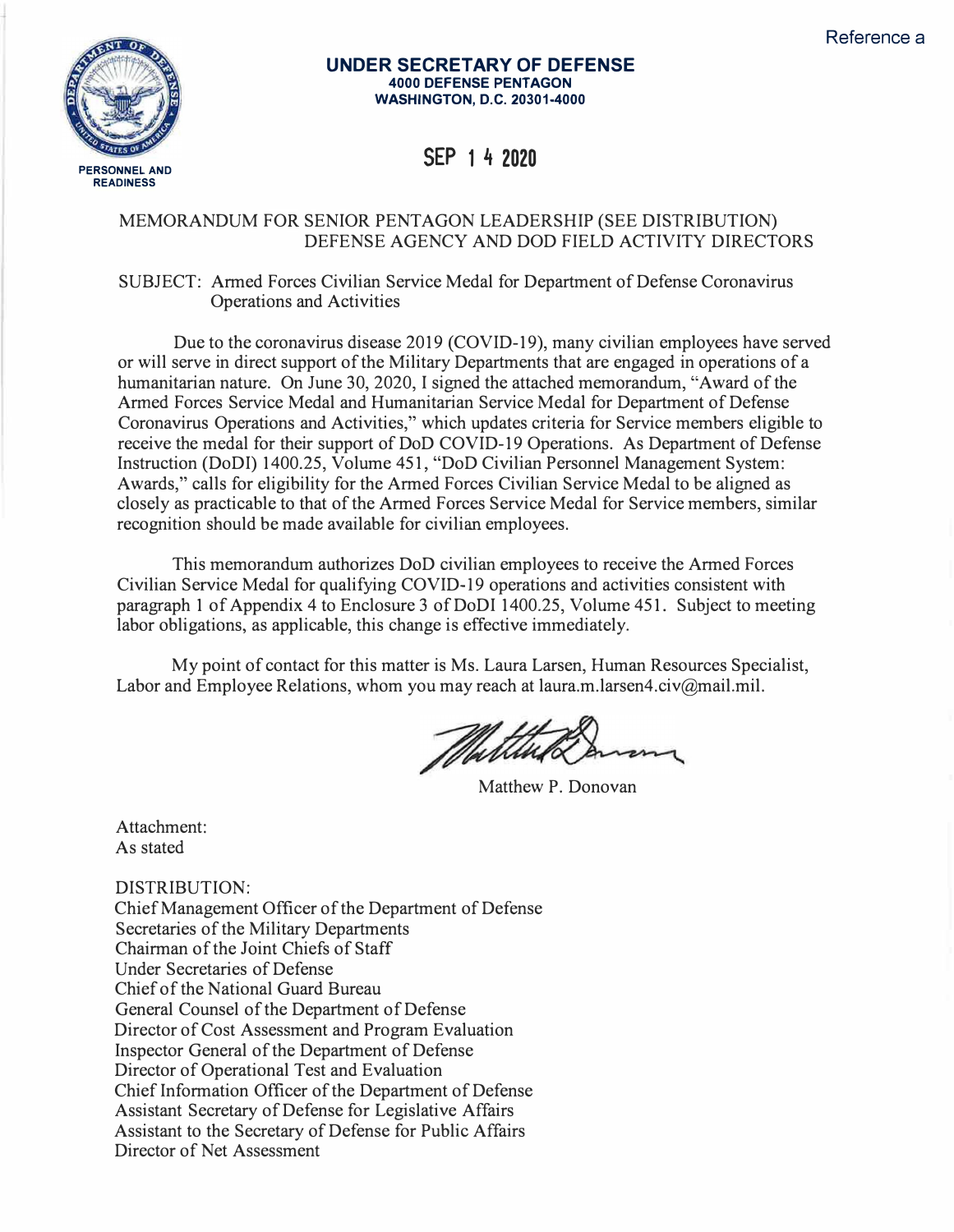

#### **UNDER SECRETARY OF DEFENSE 4000 DEFENSE PENTAGON WASHINGTON, D.C. 20301-4000**

## **JUN** *3* **0 2020**

## MEMORANDUM FOR SECRETARIES OF THE MILITARY DEPARTMENTS CHAIRMAN OF THE JOINT CHIEFS OF STAFF CHIEF OF THE NATIONAL GUARD BUREAU COMMANDANT OF THE COAST GUARD DIRECTORS OF DEFENSE AGENCIES DIRECTORS OF DOD FIELD ACTIVITIES

SUBJECT: Award of the Armed Forces Service Medal and Humanitarian Service Medal for Department of Defense Coronavirus Operations and Activities

The Armed Forces Service Medal (AFSM) and Humanitarian Service Medal (HSM) are approved for award to eligible Service members for qualifying DoD coronavirus disease 2019 (COVID-19) operations and activities.

- Period of Award for the AFSM and HSM: January 31, 2020 to a future "to be determined" termination date.
- Area of Eligibility: Given the global nature of the COVID-19 pandemic, there is no designated area of eligibility, and award authorities determine eligibility based on the nature of the qualifying DoD COVID-19 operation and/or activity.
- Eligible Personnel: Active and Reserve Component (including National Guard) members who meet AFSM and HSM eligibility criteria contained in DoD Manual 1348.33, Volume 2, "DoD Manual of Military Decorations and Awards - Campaign, Expeditionary, and Service Medals."

Pursuant to DoD Manual 1348.33, Volume 2, paragraphs 4.4.e.(3) and 4.8.e.(6), each Military Department will prescribe appropriate regulations for administrative processing, awarding, and wearing of the AFSM and HSM, respectively. Accordingly, the Secretary of the Military Department concerned will determine eligibility for award of the AFSM and HSM to Service members in his or her respective Military Department based on the eligibility criteria. As an exception for DoD COVID-19 operations and activities, the Chief of the National Guard Bureau is authorized to determine eligibility for National Guard members who do not fall under the purview of a Secretary of a Military Department.

Award authorities determine which operations and/or activities are deemed to be humanitarian in nature based off of HSM award criteria. Service members are not eligible for both the AFSM and HSM based on the same activities, deployment, and/or period of service.

Due to the global nature of the COVID-19 pandemic, as an exception, the AFSM is authorized for award to qualifying Service members who deploy for at least 30 days ( either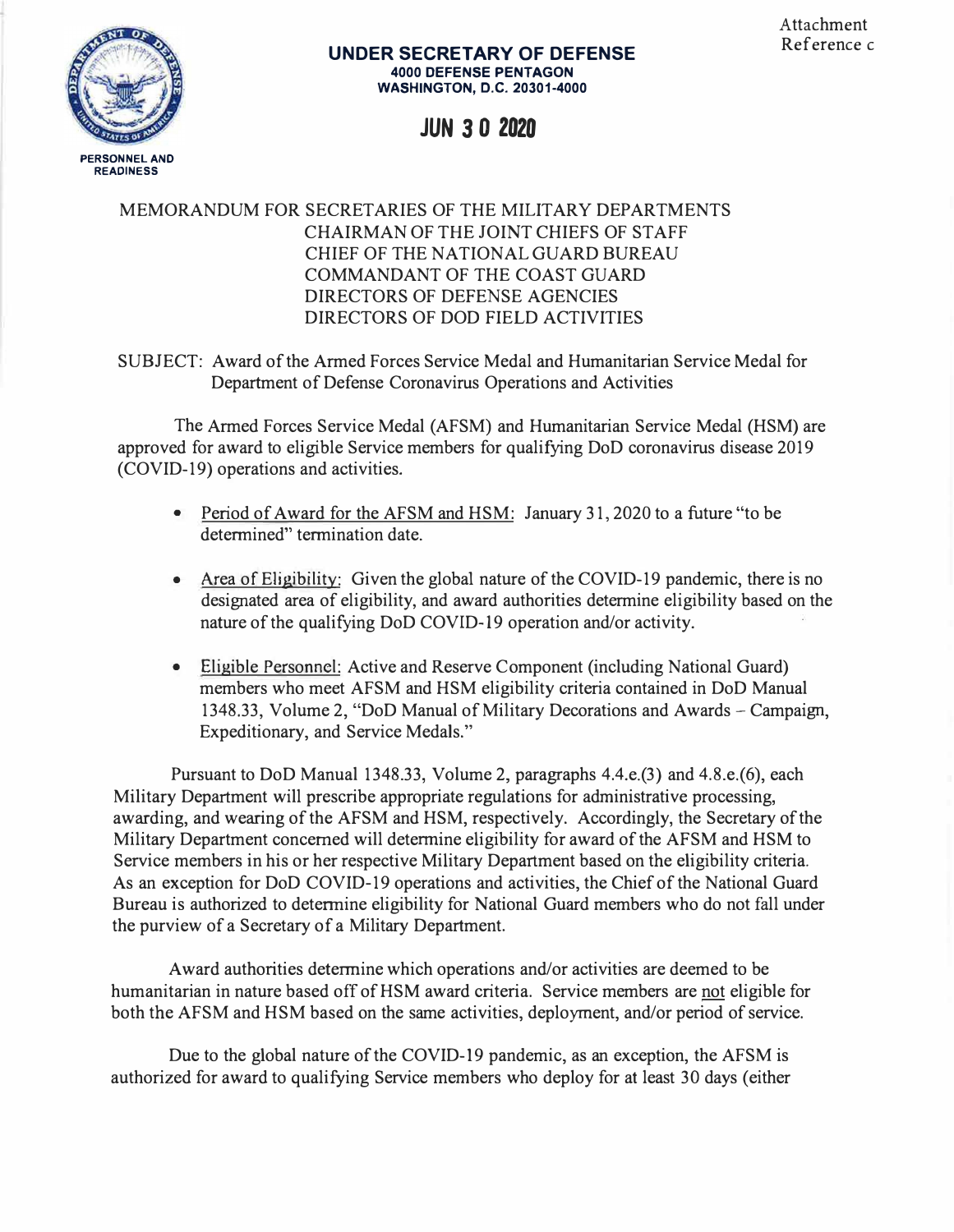consecutively or non-consecutively). Additionally, the AFSM deployment requirement is waived for non-deployed Service members, provided the members were re-assigned from their normal duties to primarily perform duties related to DoD COVID-19 operations or activities for at least 30 days. Finally, due to the health risk posed by COVID-19, award of the AFSM is authorized for one day of qualifying service if that service resulted in the member contracting the virus.

Service members should direct eligibility questions to their respective Military Department.

 $\overline{\mathcal{L}}$ 

Matthew P. Donovan